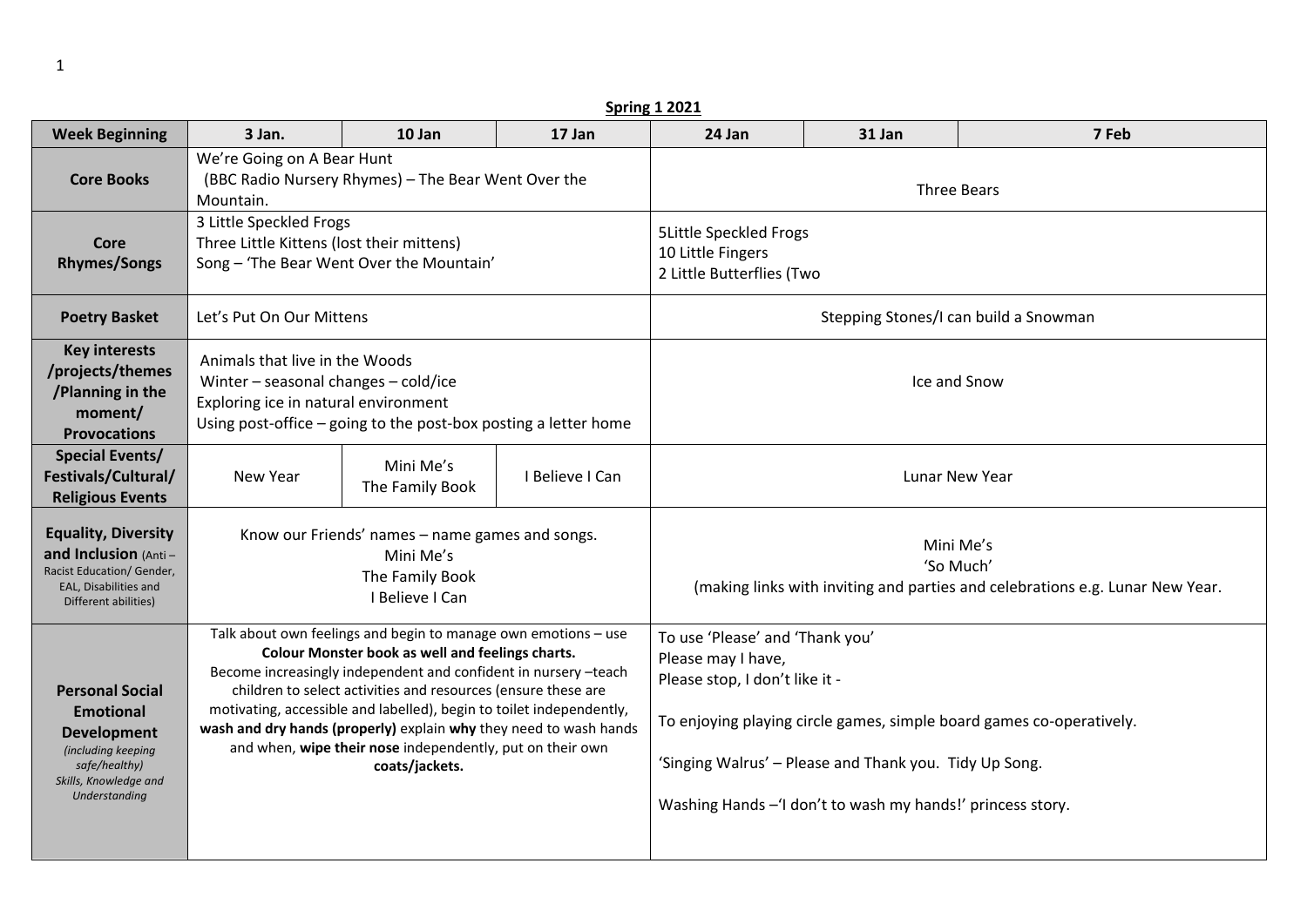| <b>Physical</b><br><b>Development</b><br>Skills, Knowledge and<br>Understanding<br>Activities/Resources/<br><b>Opportunities</b>       | Gross - throwing bean bags into and through hoops.<br>Throwing and catching own beanbag - throwing to teacher/friend.<br>Circle games - 'Ring a round a rosie' - move in circle together.<br>Farmers in the Dell. - move in circle.<br>Fine MotorTo learn early woodwork skills and safety rules - introduce<br>tap tap, and using small wooden hammers to tap golf tees into<br>clay/pumpkin. Transferring rice with spoon one bowl to the other.Peg<br>boards (need to order).<br>Threading - pasta - string, pipe cleaners/colanders/ threading cards.<br>Playdough - rolling snakes, rolling balls, using a rolling pin, cutting<br>through playdough. |  |  | Gross - throwing bean bags into and through hoops.<br>Throwing and catching own beanbag - throwing to teacher/friend.<br>Circle games - 'Ring a round a rosie' - move in circle together.<br>Hopping and jumping - in and out of hoops, playing hopscotch game.<br>Fine MotorTo learn early woodwork skills and safety rules - introduce tap tap, and using small<br>wooden hammers to tap golf tees into clay/pumpkin. Transferring rice with spoon one bowl to<br>the other. Peg boards (need to order).<br>Threading – pasta – string, pipe cleaners/colanders/ threading cards.<br>Playdough - rolling snakes, rolling balls - 10 frame -<br>using a rolling pin, cutting through playdough |  |  |  |  |
|----------------------------------------------------------------------------------------------------------------------------------------|------------------------------------------------------------------------------------------------------------------------------------------------------------------------------------------------------------------------------------------------------------------------------------------------------------------------------------------------------------------------------------------------------------------------------------------------------------------------------------------------------------------------------------------------------------------------------------------------------------------------------------------------------------|--|--|-------------------------------------------------------------------------------------------------------------------------------------------------------------------------------------------------------------------------------------------------------------------------------------------------------------------------------------------------------------------------------------------------------------------------------------------------------------------------------------------------------------------------------------------------------------------------------------------------------------------------------------------------------------------------------------------------|--|--|--|--|
| <b>Communication</b><br>and Language<br>Skills, Knowledge and<br><b>Understanding</b><br>Activities/Resources/<br><b>Opportunities</b> | Develop attention skills, focusing on an activity for an appropriate<br>amount of time. Listen to stories, use visuals/props/instruments to<br>support this. Special interventions to improve attention, such as Bucket<br>Time (see individual assessments)<br>Language related to the 'Bear Hunt' -<br>Language related to 'Winter Season'<br>Language related to feelings and emotions.<br>Montesorri - Grace and Courtesies - 'Please' - 'Thankyou' - 'Excuse<br>me'                                                                                                                                                                                   |  |  | Develop attention skills, focusing on an activity for an appropriate amount of time. Listen to<br>stories, use visuals/props/instruments to support this. Special interventions to improve<br>attention, such as Bucket Time (see individual assessments)<br>Making Moon Cakes and Lanterns.<br>Three Bears - big, small etc.<br>Language related to 'light and dark - night, day, morning, afternoon, evening.<br>Language related to feelings and emotions.<br>Montesorri - Grace and Courtesies - 'Please' - 'Thankyou' - 'Excuse me'                                                                                                                                                        |  |  |  |  |
| <b>Makaton Sign(s) of</b><br>the Week                                                                                                  |                                                                                                                                                                                                                                                                                                                                                                                                                                                                                                                                                                                                                                                            |  |  |                                                                                                                                                                                                                                                                                                                                                                                                                                                                                                                                                                                                                                                                                                 |  |  |  |  |
| Literacy<br>Skills, Knowledge and<br><b>Understanding</b><br>Activities/Resources/<br>Opportunities                                    | Become familiar with Core Book - 'Going on a Bear Hunt' - recite in<br>group - use the lolly stick puppets to retell the story. Use masks to act<br>out the story.<br>Recite as a group - 'Three Little Kittens' - 'Let's put on our Mittens'.<br>Begin to recognise own name - select own badge.                                                                                                                                                                                                                                                                                                                                                          |  |  | Become familiar with Core Book - 'Goldilocks- recite in group - use the lolly stick puppets to<br>retell the story. Use masks to act out the story.<br>Begin to recognise own name - select own badge.<br>Mark making on black paper - fireworks, space pictures.<br>Experiment with colour and mark making using different media.                                                                                                                                                                                                                                                                                                                                                              |  |  |  |  |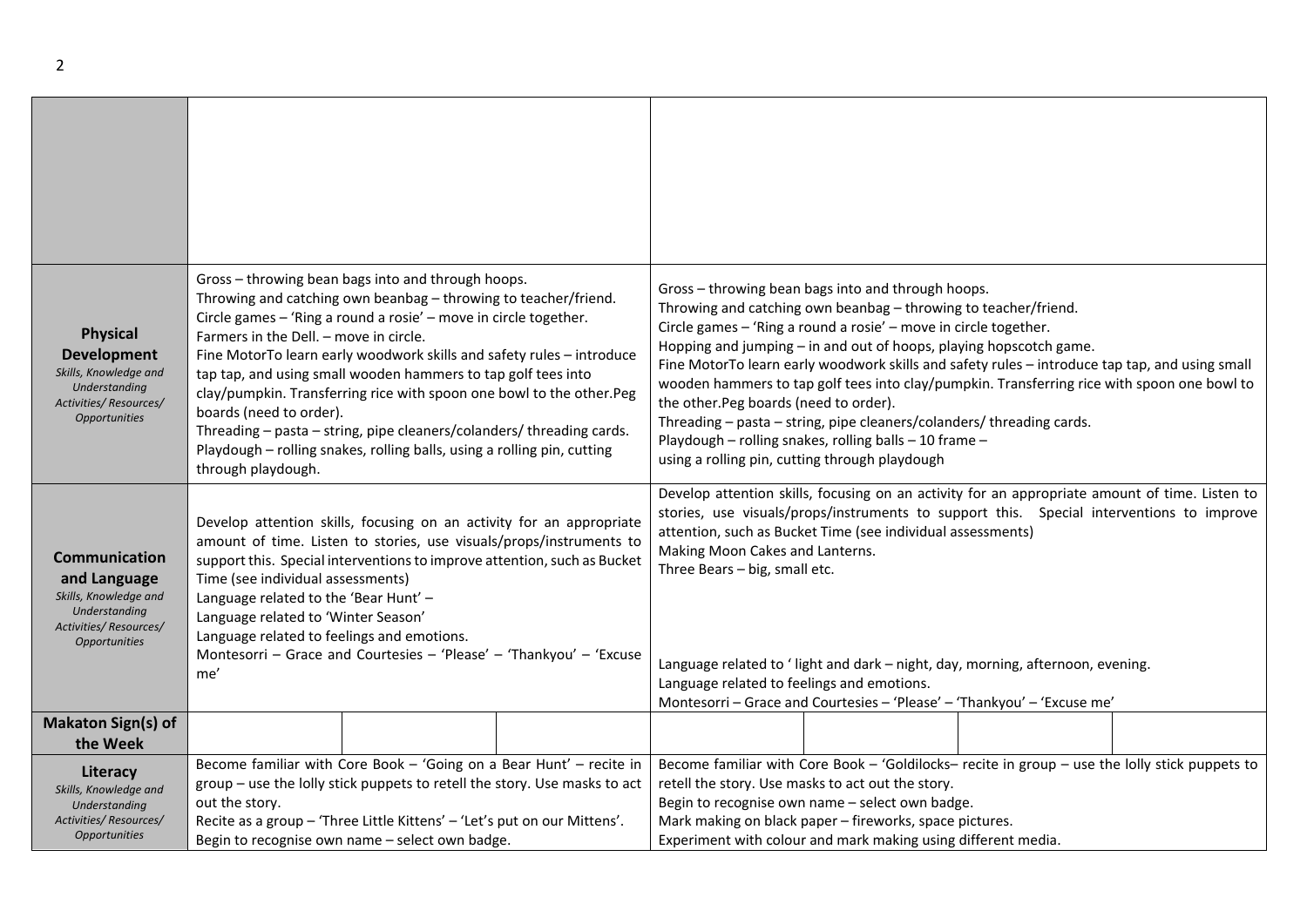|                                                                                                                              | Mark making on black paper - fireworks, space pictures.<br>Experiment with colour and mark making using different media.                                                                                                                                                                                                                                                                                                                          |                                                                                                                                                                           |  |  |  |  |
|------------------------------------------------------------------------------------------------------------------------------|---------------------------------------------------------------------------------------------------------------------------------------------------------------------------------------------------------------------------------------------------------------------------------------------------------------------------------------------------------------------------------------------------------------------------------------------------|---------------------------------------------------------------------------------------------------------------------------------------------------------------------------|--|--|--|--|
|                                                                                                                              | Copying pattern cards in sand tray.<br>Learn to write the First Letter in their Name.                                                                                                                                                                                                                                                                                                                                                             |                                                                                                                                                                           |  |  |  |  |
| <b>Mathematics</b><br>Skills, Knowledge and<br>Understanding<br>Activities/Resources/<br><b>Opportunities</b>                | Dominoes - (different kinds - matching pictures, matching dots,                                                                                                                                                                                                                                                                                                                                                                                   | Dice games with subitising<br>On the Bus Game                                                                                                                             |  |  |  |  |
| <b>Understanding the</b><br>World<br>Skills, Knowledge and<br>Understanding<br>Activities/Resources/<br><b>Opportunities</b> | Learn that about Bears - language - fur, paws, claws, and names of<br>bears, Polar Bear, Panda Bear, Black Bear, Brown Bear.<br>Hot and Cold - Ice - Freeze, Melt,<br>Banana Song - on Toast<br>Banana Ice Cream<br>Learning about families - naming members (as in the 'Going on Bear<br>Hunt') mother, father, brother, sister, grandmother, grandfather,<br>uncle, aunt, baby, young, old<br>(Home languages for the family - grandmother etc. | Animals that live in the Forest (Birds).<br>Lunar Festival<br>Hot, Cold,<br>Making porridge, moon cakes<br>Making lanterns<br>https://www.youtube.com/watch?v=2weW4Py1slM |  |  |  |  |
| <b>Expressive Arts and</b><br><b>Design</b><br>Skills, Knowledge and<br>Understanding<br>Activities/Resources/               | <b>Helicopter Stories</b><br>$\bullet$<br>Whole Group Singing - Building up a repertoire of our<br>favourite songs - 'Bear Went Over the Mountain', Ram<br>Sam, Sam - Banana Song.<br>Self-Portrait – for new children and $2^{nd}$ for other children to<br>show progress.                                                                                                                                                                       | <b>Helicopter Stories</b><br><b>Dragons</b><br>https://www.youtube.com/watch?v=2weW4Py1slM                                                                                |  |  |  |  |
| <b>Letters and Sounds</b>                                                                                                    | Polar Bear Polar Bear what do you hear - book                                                                                                                                                                                                                                                                                                                                                                                                     | Singing Phonics -                                                                                                                                                         |  |  |  |  |
| <b>Other</b>                                                                                                                 |                                                                                                                                                                                                                                                                                                                                                                                                                                                   | Parent conference<br>day 24/11                                                                                                                                            |  |  |  |  |